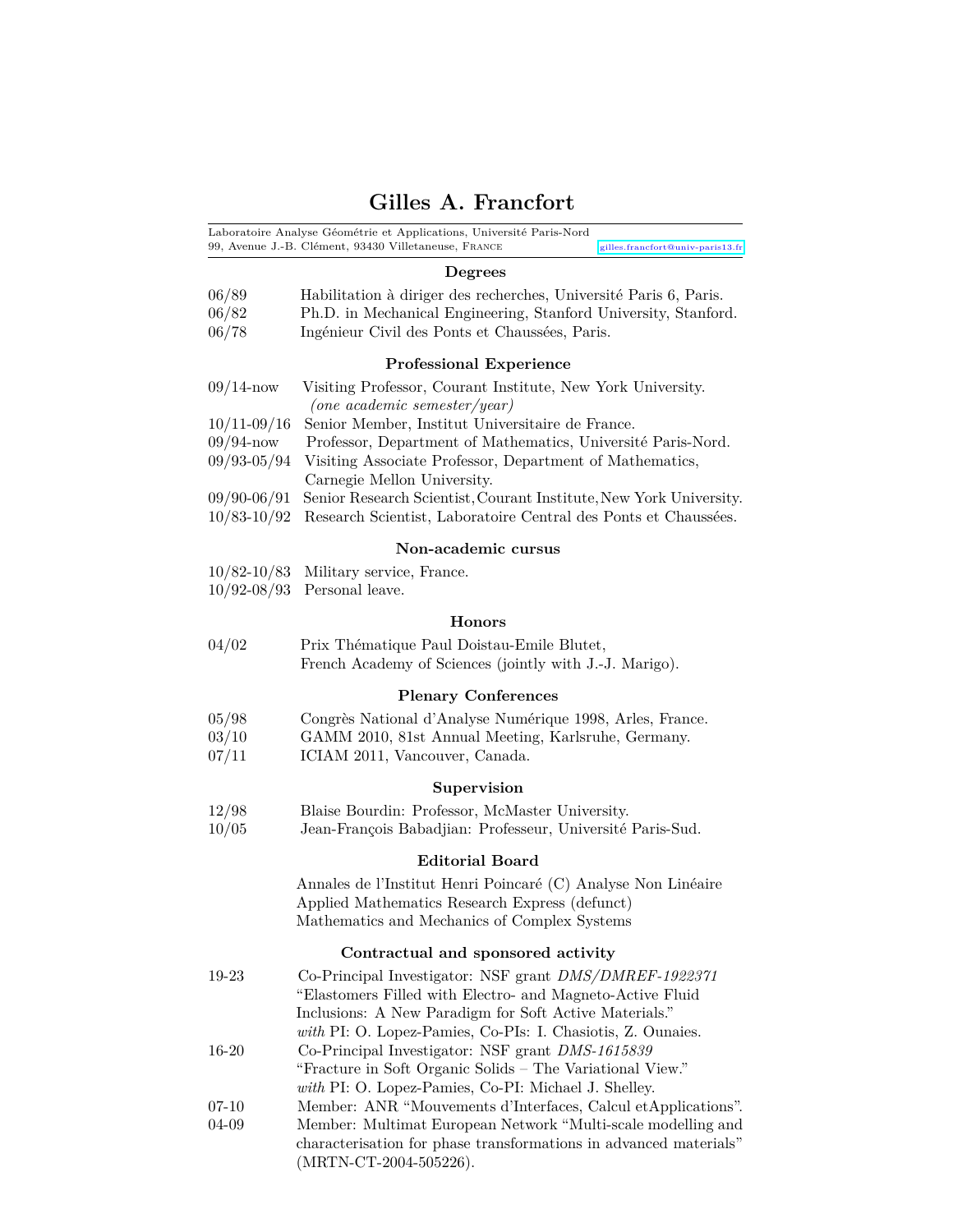## **Various Services**

- Referee for: Arch. Rat. Mech Anal., *J. Mech. Phys. Solids*, M2AN, *M2AS*, Comptes Rendus Acad. Sc. Paris, *J. Convex Anal.*, S.I.AM. J. Appl. Math., *S.I.A.M. J. Math. Anal.*, J. Elasticity, *Port. Mat.*, Interfaces Free Bdaries, *Eur. J. Mech.*, Ann. Fac. Sc. Toulouse, *Appl. Math. Optim.*, Asymp. Anal., *Proc. Royal Soc. London*, Proc. Royal Soc. Edinburgh, *Nonlinear Anal.*, J. Nonlinear Sc., *Com. Part. Dif. Eq.*, Eur. J. Appl. Math., *ESAIM: COCV*, Zeit. Ang. Math. Mech., *Annali di Mat*, Proc. A.M.S., *Cont. Mech and Therm.*, J. Diff. Eqns., *Nonlinearity*, J. Funct. Anal., *Comm. Pure Applied Maths.*, J. Maths Pures Appliquées, *Optimization*, Cont. Discrete Dyn. Systems, *M3AS*, Annali Scuola Norm. Sup. Pisa, *Comp. Appl. Maths.*, J. Dyn. Differential Eqns., *S.I.A.M. Mult. Mod. Sim.*, IMA J. Applied Maths, *Calc. Var.*, Eng. Fracture Mech. *J. Eur. Math. Soc.*, Int. J. Fracture, *BCAM Springer Briefs*, Int. J. Solids Struct., *J. Ecole Polytechnique* + about 10 books.
- Expertise for: European Research Council, International Centre for Mathematical Sciences Research-in-groups, Ecos Sud, Mathematics Responsive Mode, Engineering and Physical Sciences Research Council, IndAM, INRIA Research Project Teams, e-GAP (The Royal Society), Austrian Science Fund (FWF), Israel Science Fundation, Czech Science Foundation (GAČR).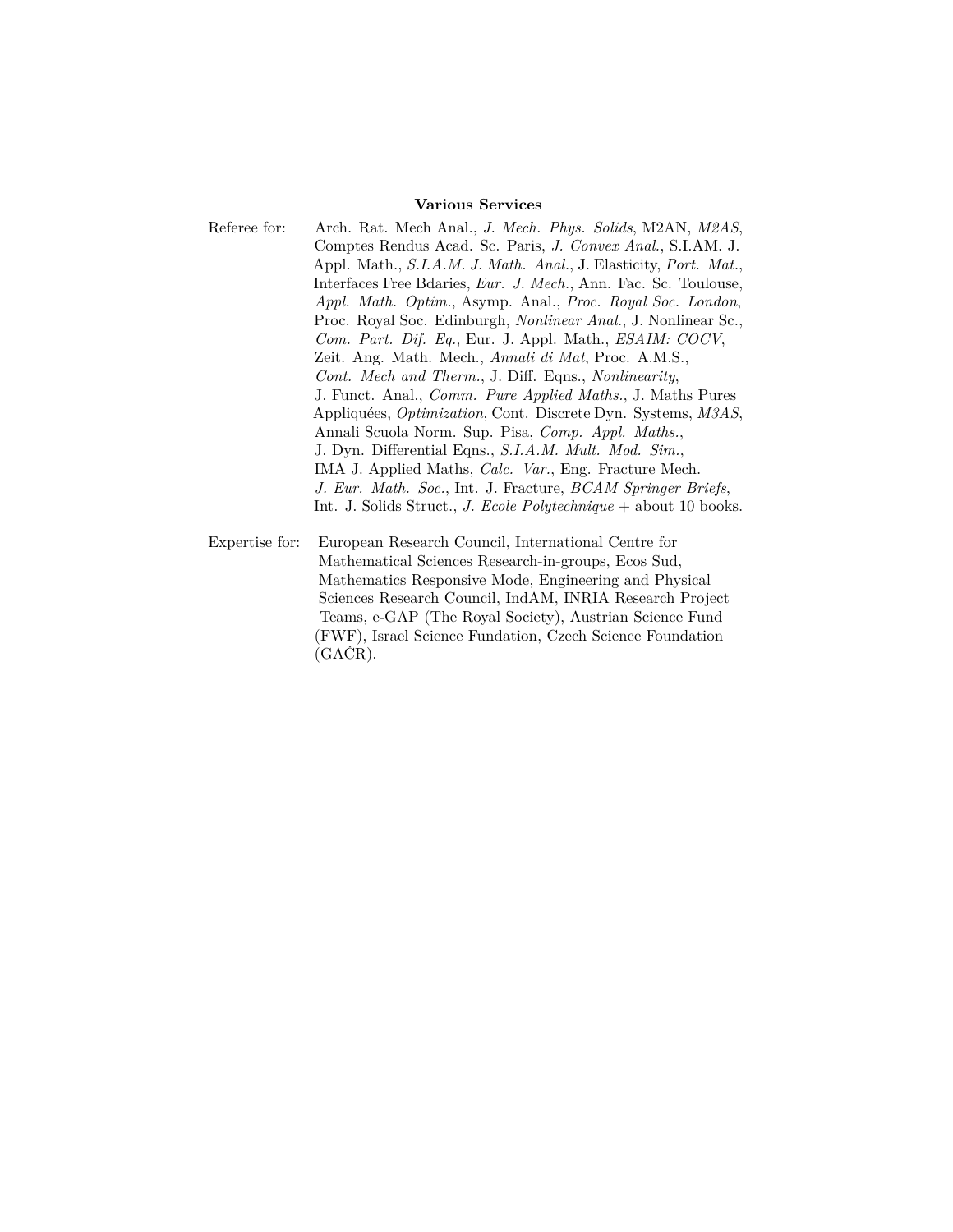# **Conferences organized**

| 06/92 | Member of Organization Committee: First European Congress<br>of Mathematics, Paris, July 06 -10, 1992.                                                                                                                                                   |
|-------|----------------------------------------------------------------------------------------------------------------------------------------------------------------------------------------------------------------------------------------------------------|
| 09/04 | Co-organizer with A. Mielke (Stüttgart) of Workshop on Rate<br><i>Independent Processes</i> , Paris, Aug. $30 - Sept. 01, 2004.$                                                                                                                         |
| 07/06 | Co-organizer with G. Dal Maso (Trieste), V. Ferone (Napoli),<br>F. Murat (Paris) of Special Session: <i>P.D.E.'s and applications</i> ,<br>in Joint Meeting Mathematics and Its Applications,<br>Torino, July $03 - 07$ , 2006.                          |
| 02/07 | Co-organizer with G. Dal Maso (Trieste), A. Mielke (Stüttgart),<br>T. Rubicek (Prague) of Oberwolfach Workshop: Analysis and<br>Numerics for Rate Independent Processes,<br>Oberwolfach, Feb. $25 - \text{Mar. } 03, 2007$ .                             |
| 07/07 | Co-organizer with K. Hamdache (Palaiseau), L. Mascarenhas<br>(Lisboa), F. Murat (Paris) of Conference: Des équations aux<br>dérivées partielles au calcul scientifique, Congrès en l'honneur<br>de Luc Tartar, Paris, July $02 - 06$ , 2007.             |
| 09/07 | Member Scientific Committee CEDYA 2007<br>X Congreso de Matemática Aplicada, Sevilla, Sept. 24-28, 2007.                                                                                                                                                 |
| 05/08 | Co-organizer with G. Dal Maso (Trieste), A. Garroni (Rome),<br>C. Larsen (Worcester) of four-part mini-symposium: Damage<br>and Fracture Evolution, SIAM conference on Mathematical<br>Aspects of Materials Science, Philadelphia, May $11 - 14$ , 2008. |
| 09/08 | Member Scientific Committee IUTAM Conference on<br>Variational Concepts with Applications to the Mechanics of<br>Materials, Bochum, Sept. 22-26, 2008.                                                                                                   |
| 05/10 | Member Organizing Committee SIAM Conference on Mathemat-<br><i>ical Aspects of Materials Science</i> , Philadelphia, May 23-26, 2010.                                                                                                                    |
| 07/14 | Co-organizer with M. Kružik (Prague), A. Gloria (Brussels),<br>of Workshop: Relaxation, Homogenization and Dimensional,<br><i>Reduction in Hyperelasticity</i> , Paris, March $25 - 27$ , 2014.                                                          |
| 08/15 | Co-organizer with S. Luckhaus (Leipzig) of Oberwolfach Mini-<br>Workshop: Scales in Plasticity, Oberwolfach, Nov. $8 - 14$ , 2015.                                                                                                                       |
| 01/16 | Co-organizer with C. Miehe (Stuttgart) of 15th GAMM-Seminar<br>on Microstructures, Paris, Jan $22 - 23$ , 2016.                                                                                                                                          |
| 05/16 | Co-organizer with B. Bourdin (Baton Rouge), C. Larsen (Worces<br>-ter), C. Maurini (Paris) of BIRS Workshop "Variational Models<br>of Fracture", Banff, May $9-13$ , 2016.                                                                               |
| 05/18 | One of 9 co-organizers of Workshop "Vers une vision variation"<br>-nelle de la mécanique", Porquerolles, May 31 - June 2, 2018.                                                                                                                          |
| 05/20 | Member Organizing Committee SIAM Conference on Mathemat-<br><i>ical Aspects of Materials Science</i> , Bilbao, May $18 - 22$ , 2020;<br>took place online May 2021.                                                                                      |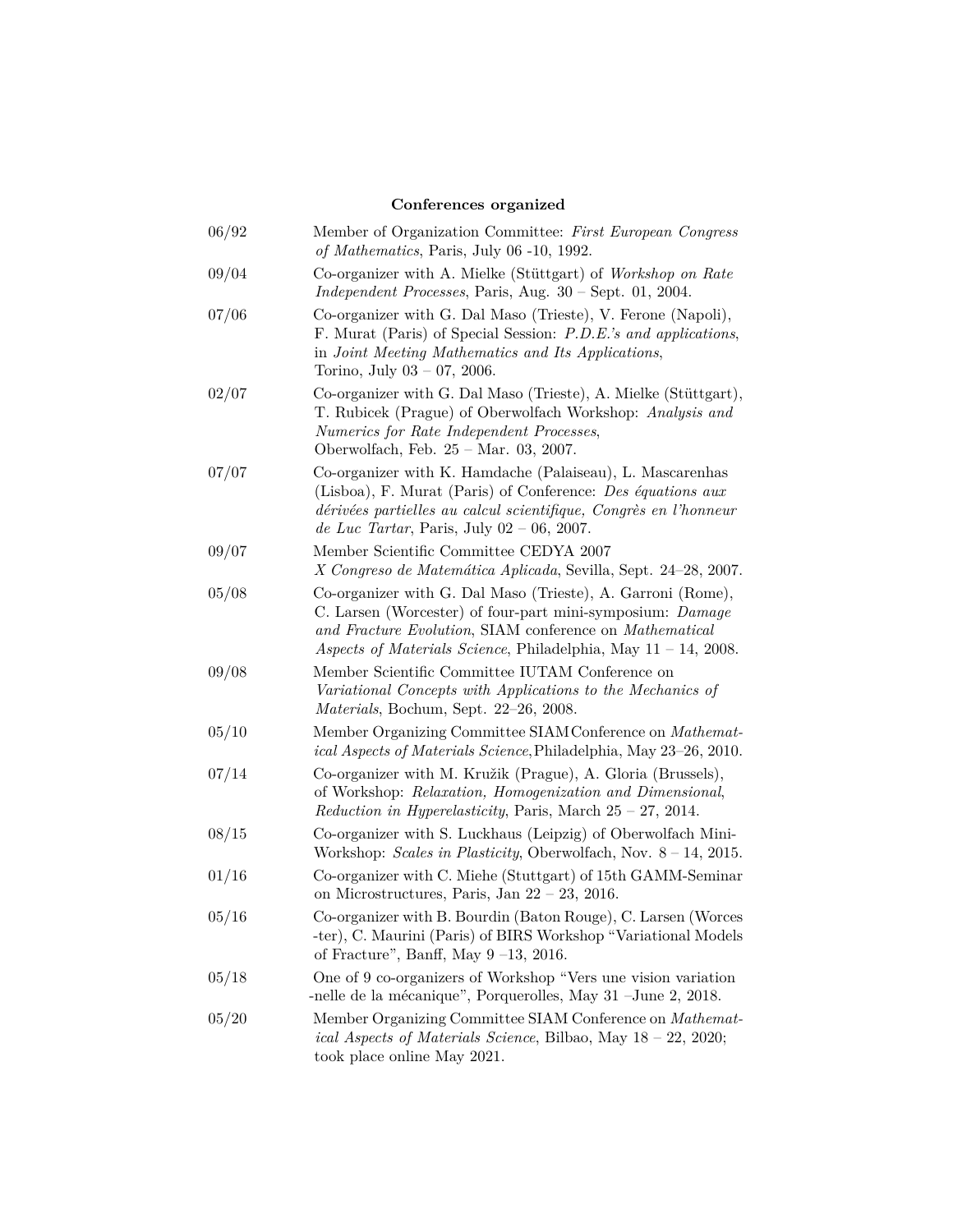## **Invited Visits outside France**

New York University: many times since 06/84 (stays ranging from 1 week to 6 months).

University of Michigan, Ann Arbor: 08/84 (1 week); 06/85 (2 weeks); 04/86 (1 week); 12/88 (1 week).

California Institute of Technology: 04/86 (1 week); 06/97 (1 week); 06/98 (2 months); 08/02(6 weeks).

Carnegie Mellon University:  $10/91(1 \text{ week})$ ;  $04/91(1 \text{ week})$ ;  $12/94$  (1 week); 03/96 (1 month); 03/97 (2 weeks); 11/98 (1 week); 01/00 (1 week); 09/00 (1 week); 10/01 (3 weeks); 11/02 (3 weeks); 11/03 (3 weeks); 10/04 (2 weeks); 11/13  $(1 \text{ week}); 11/14(1 \text{ week}).$ 

Mathematical Science Research Institute, Berkeley: 01/91 (2 weeks).

University of Minnesota: 04/91(1 week); 03/94(1 week); 06/96(1 week).

University of Utah, Salt Lake City: 04/96 (1 month); 01/05(1 week).

University of California, Los Angeles: 07/96 (1 month).

Rice University: 10/95 (1 week).

Università di Napoli: 12/84 (1 week).

Danmarks Tekniske Hojskole: 02/86 (1 week).

Universidade de Lisboa: 06/86 (1 week).

I.C.T.P., Trieste: 10/85 (2 weeks); 01/90 (3 weeks).

Heriot-Watt University: 06/86 (1 week); 12/17 (2 days).

Universidad Complutense, Madrid: 02/95 (1 week).

Universidad de Chile, Santiago: 06/96 (1 month).

Max-Planck Institut fur Mathematik, Leipzig: 03/98 (1 week); 05/98 (2 weeks),

11/97 (3 weeks); 04/08(3 days)..

Worcester Polytechnic Institute: 01/00(1 week), 08/01(1 week); 11/02(1 week);  $11/14(3 \text{ days}).$ 

Isaac Newton Institute, Cambridge: 10/99(8 weeks)

Universidad de Sevilla: 04/00(1 week).

Università di Roma 1: 12/01(2 weeks); 11/07(1 week).

Università di Roma 2: 12/02(1 week); 02/05(1 week); 12/19 (3 days).

S.I.S.S.A.: 01/03(3 weeks); 04/13(2 weeks); 05/15 (1 week).

University of Warwick: 06/03(1 week).

Rutgers University: 11/04(1 week).

Scuola Normale Superiore di Pisa: 10/06(1 month).

Oxford University: 12/06(1 week).

University of Bristol: 06/08(1 week).

Università di Brescia: 07/10(3 days).

McGill University:  $01/11(3 \text{ days})$ .

Cornell University: 05/11(3 days).

Università di Pavia: 12/11(3 days); 06/12(3 days); 10/16(1 week).

Technische Universität München: 07/12(3 days).

Technische Universität Dortmund: 03/13(3 days).

University North Texas: 10/13(4 days).

Stanford University: 02/02 (2 days); 12/15(3 days).

University of Illinois at Urbana-Champaign: 09/15 (3 days).

Purdue University: 04/16 (3 days).

Schrödinger Institute, Vienna: 06/16 (2 weeks).

University of Texas at Austin: 04/17 (3 days).

Louisiana State University, Baton Rouge: 04/19 (4 days).

Technische Universität Braunschweig: 06/19 (4 days).

ICERM, Brown University: 10/21 (3 days).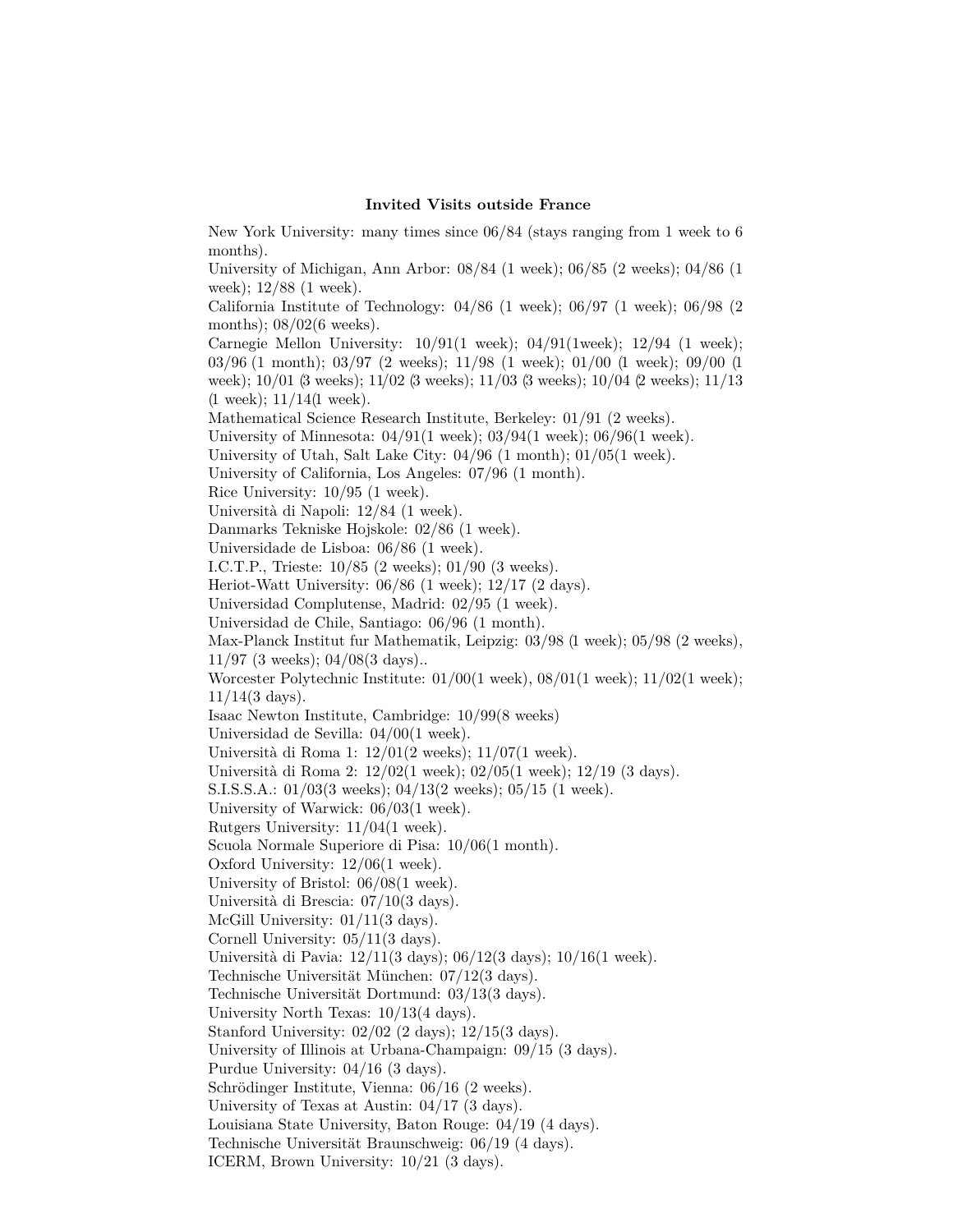#### **Seminars**

# \*: *colloquium*/ �: *remote seminar*

- 1983 ONERA, Université Nancy 1, Ecole Mines Nancy, Ecole Polytechnique.
- 1984 Ecole Normale Supérieure, Université Paris 6, Academia Navale de Napoli, Ecole Polytechnique.
- 1985 Université Paris 6, Université de Metz, University of Michigan.
- 1986 Université Paris 6, Université de Chambéry, Danmarks Tekniske Hojskole, University of Michigan, Universidade de Lisboa.
- 1988 Université du Languedoc, New Jersey Institute of Technology, University of Michigan, Université Paris 6.
- 1989 Carnegie Mellon University.
- 1990 Université de Toulon, Princeton University, Université Paris 6, Courant Institute.
- 1991 University of Delaware, University of Minnesota(2), Courant Institute, Carnegie Mellon University.
- 1992 Collège de France, Ecole Polytechnique, Université Paris 6, Université Paris-Sud.
- 1993 Carnegie Mellon University, Ecole Polytechnique.
- 1994 Collège de France, Université Paris-Sud, Carnegie Mellon University, Worcester Polytechnic Institute, Ecole Normale Supérieure, University of Minnesota.
- 1995 Universidad Complutense de Madrid, Rice University\*.
- 1996 Université Grenoble(2), Université Paris 6, Carnegie Mellon University, University of Utah, Universidad de Chile.
- 1997 Carnegie Mellon University, Université Paris 6, Oxford University.
- 1998 Université Orléans, Université Paris 6(2) , Max Planck Institut Leipzig, Universite Nice, Carnegie Mellon University:.
- 1999 Ecole Polytechnique\*.
- 2000 Worcester Polytechnic Institute, Université Paris 6, Universidad de Sevilla, SISSA.
- 2001 Worcester Polytechnic Institute,Université Versailles,Université Paris 6, Università di Roma 1, Carnegie Mellon University.
- 2002 Université Paris 6, Université de Rennes, Stanford University, Ecole Nationale des Ponts et Chaussées, Carnegie Mellon University, Worcester Polytechnic Institute.
- 2003 Courant Institute, Louisiana State University, University of Warwick, Carnegie Mellon University.
- 2004 Courant Institute, Carnegie Mellon University, Université de Grenoble, Rutgers, Technische Universität Kaiserslautern.
- 2005 Ecole Polytechnique, Université Paris 6, University of Maryland, University of Utah.
- 2006 Oxford University, Ecole Polytechnique.
- 2007 Yeshiva University, Temple University, Worcester Polytechnic Institute, New York University, Brown University, University of Pennsylvania.
- 2008 Université Rennes\*, INRIA, Max Planck Institut Leipzig, University of Bristol.
- 2009 Collège de France, Courant Institute, Fédération Francilienne de Mécanique.
- 2011 McGill University, CRS-ISM Université de Montréal\*, GDR Chant, Ecole Polytechnique(2), Cornell University, Courant Institute, Institut des Hautes Etudes Scientifiques (Séminaire Schwartz).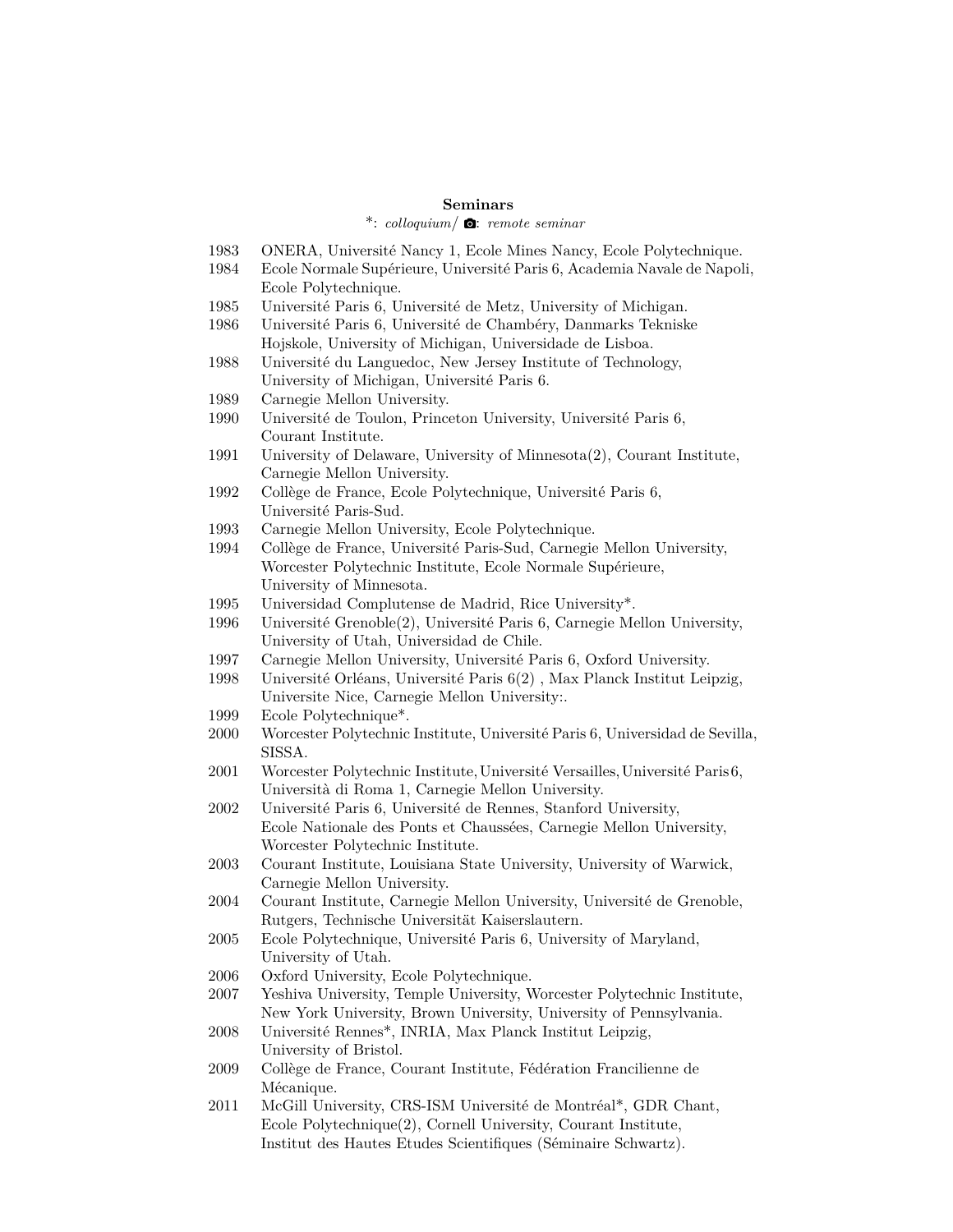- 2012 Université Paris 6, Université de Grenoble, Courant Institute(2), Technische Universität München, Temple University.
- 2013 Technische Universität Dortmund, Carnegie Mellon University, University of North Texas.
- 2014 Courant Institute\*, University of Pittsburgh\*, Worcester Polytechnic Institute.
- 2015 Université Paris 6, Université Libre de Bruxelles, Stanford University\*.
- 2016 Purdue University\* (+seminar), University of Connecticut, Università di Pavia.
- 2017 University of Texas at Austin, Heriot-Watt University.
- 2018 Courant Institute.
- 2019 Louisiana State University\*, Technische Universität Braunschweig, Université Paris 6 (2 seminars), Università di Roma 1.
- 2020 Westfälische Wilhelms-Universität Münster $*$   $\bullet$ .
- 2021 Hebrew University\*  $\bullet$ , Online North East PDE and Analysis Seminar (ONEPAS)�, ICERM Brown University, Université Paris-Sud.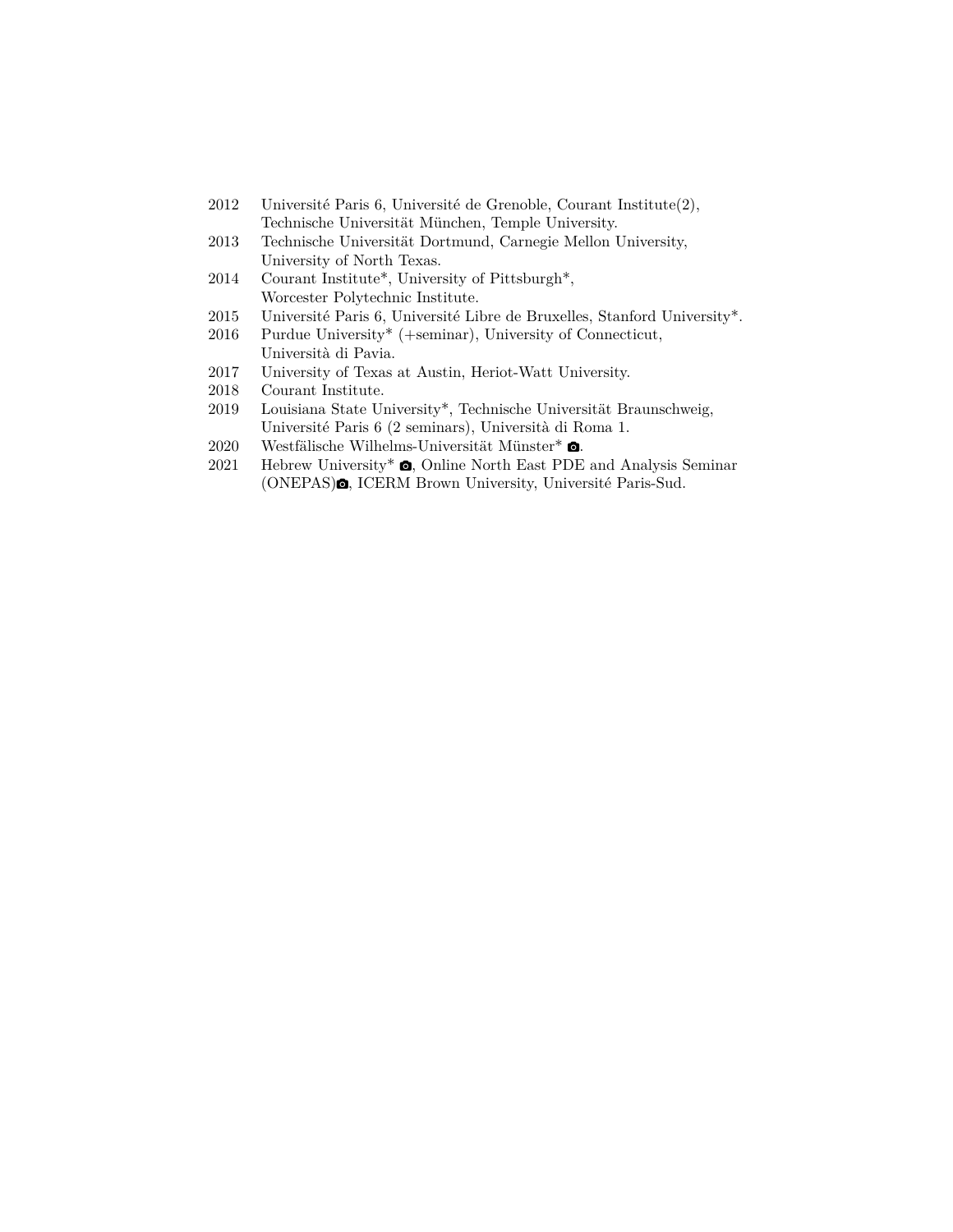# **Communications, lectures during special schools** \*\*: *course* / #:*did not give a talk* /�: remote conference

| 09/83              | bème Congrès francais de mécanique, Lyon, France.                   |
|--------------------|---------------------------------------------------------------------|
| $\overline{07}/84$ | International Conference on Numerical Methods for Transient and     |
|                    | Coupled Problems, Venezia, Italy.                                   |
| 01/85              | Symposium on Energy Release Rates and Path Independent Integrals    |
|                    | in Defect and Fracture Mechanics, Bad Honnef, Germany.              |
| $10/85***$         | Workshop on Semi-group Theory, International Center for Theoretical |
|                    | Physics, Trieste, Italy.                                            |
| 07/86              | Symposium on Non-Classical Continuum Mechanics: Abstract            |
|                    | Techniques and Applications, Durham, UK.                            |
| 09/86              | IUTAM Symposium on Thermomechanical Coupling in Solids, Paris,      |
|                    | France.                                                             |
| 12/88              | SIAM Conference on Random Media, Leesburg, USA.                     |
| 01/90              | Workshop on Composite Media and Homogenization Theory, Trieste,     |
|                    | Italy.                                                              |
| 03/90              | Mécamat, Evian, France.                                             |
| 06/90              | Workshop: Mathematical Problems in Non Linear Elasticity,           |
|                    | Oberwolfach, Germany.                                               |
| 12/90              | Problèmes non linéaires appliqués, Ecole CEA-EDF-INRIA, Clamart,    |
|                    | France.                                                             |
| 01/91              | P.D.E. Conference on Homogenization, Berkeley, USA.                 |
| 06/91              | First European Conference on Elliptic and Parabolic Problems,       |
|                    | Pont-à-Mousson, France.                                             |
| 06/92              | Topology Design of Structures, Sesimbra, Portugal.                  |
| 06/93              | CIRM meeting on Calculus of Variations, Homogenization and          |
|                    | Continuum Mechanics, Luminy, France.                                |
| $\frac{02}{94}$    | North American Conference on Smart Structures and Materials,        |
|                    | Orlando, USA.                                                       |
| 04/94              | SIAM Conference on Mathematics of Materials, Pittsburgh, USA.       |
| 02/95              | Eurhomogenization Conference, Madrid, Spain.                        |
| $03/95***$         | Workshop on Shape Optimization, Saint Etienne, France.              |
| 06/95              | Calculus of Variations and Nonlinear Elasticity, Cortona, Italy.    |
| 06/95              | Conference on Dynamics of Microstructures, Hanover, Germany.        |
| 07/95              | Minisymposium Shape Optimization, ICIAM 95, Hamburg, Germany.       |
| $07/95^{**}$       | Conference on Optimal Design, Banach Center, Warsaw, Poland.        |
| 08/95              | Conference on Structural Optimization, Salt Lake City, USA.         |
| 06/96              | Workshop on Interface and Thin Films, IMA, Minneapolis, USA.        |
| 03/97              | IUTAM Symposium on Composites/Active Materials, Cairo, Egypt.       |
| 05/97              | Second SIAM Conference on the Mathematical Aspects of Materials     |
|                    | Science, Philadelphia, USA.                                         |
| 06/97              | Workshop: Mathematical Continuum Mechanics, Oberwolfach,            |
|                    | Germany.                                                            |
| $07/97^{**}$       | School on Shape Optimization, CEMRACS, Orsay, France.               |
| $09/97**$          | Summer School on the Mathematics of Materials, CIM, Coimbra,        |
|                    | Portugal.                                                           |
| 09/97              | Multiscale II, Leipzig, Germany.                                    |
| 04/99              | GAMM 99, Metz, France.                                              |

- 06/99 CIRM meeting on Shape Optimization, Luminy, France.
- 10-12/99 Workshop on Mathematical developments in solid mechanics and materials science, Isaac Newton Institute, Cambridge, UK.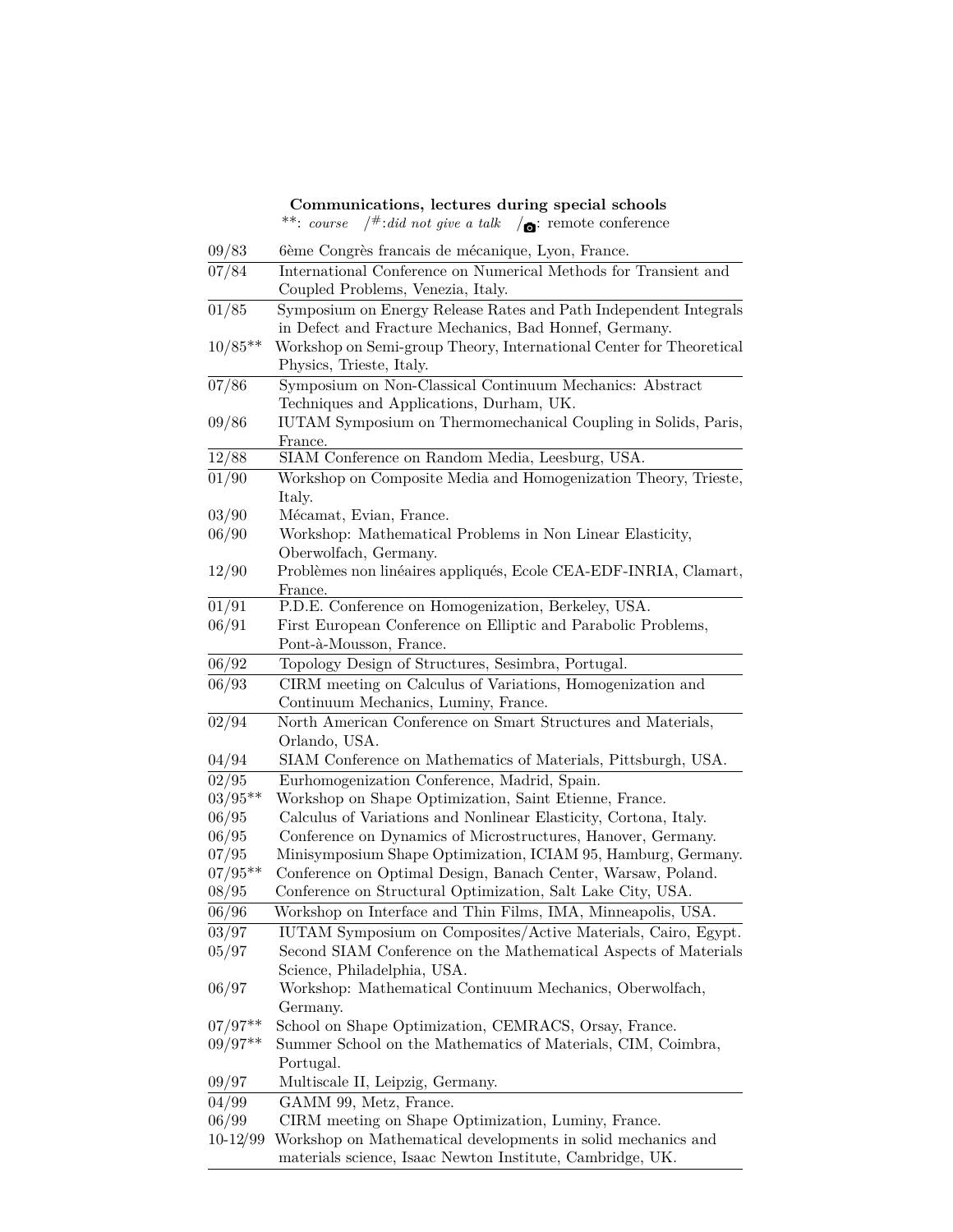| $07/00**$            | Euroconference on New Mathematical Methods in Continuum                                                          |
|----------------------|------------------------------------------------------------------------------------------------------------------|
|                      | Mechanics, Anogia, Greece.                                                                                       |
| 10/00                | Symposium on Continuous Damage and Fracture, Cachan, France.                                                     |
| 02/01                | Workshop on Variational Methods beyond Elasticity, Leipzig,                                                      |
|                      | Germany.                                                                                                         |
| 06/01                | First CSMA-GIMC Workshop on Modern Issues in Modelling and                                                       |
|                      | Computation of Damage and Failure, Cefalu, Italy.                                                                |
| $07/01**$            | School on Multi-Scale Problems, CEMRACS, Orsay, France.                                                          |
| $12/01**$            | School on Multiple Scales, Rome, Italy.                                                                          |
| $01/03**$            | Course on Brittle Fracture, SISSA, Trieste, Italy.                                                               |
| 07/03                | CIRM meeting on Shape Optimization, Luminy, France.                                                              |
| 08/03                | Recent Developments in Modelling Rupture, Foz do Iguacu, Brazil.                                                 |
| 09/03                | Workshop: P.D.E.'s and Materials, Oberwolfach, Germany.                                                          |
| 10/03                | Workshop on Homogenization, Orléans, France.                                                                     |
| 01/04                | Third GAMM on Microstuctures, Stuttgart, Germany.                                                                |
| 06/04                | Midnight Sun Homogenization Conference, Narvik, Norway.                                                          |
| 08/04                | ICTAM04, Warsaw, Poland.                                                                                         |
| 09/04                | Variational Methods in Materials Science, Trieste, Italy.                                                        |
| 09/04                | Homogenization and Shape Optimization, Lisbon, Portugal.                                                         |
| 12/04                | Workshop: Thermodynamische Materialtheorien, Oberwolfach,                                                        |
|                      | Germany.                                                                                                         |
| 05/05                | Mathematical Modeling in Continuum Mechanics, Alghero, Italy.                                                    |
| 05/05                | Equations aux dérivées partielles non-linéaires, Tipaza, Algeria.                                                |
| 09/05                | Workshop on thin structures, Napoli, Italy.                                                                      |
| 10/05<br>10/05       | Society for Natural Philosophy Meeting, Bari, Italy.<br>Workshop on the Calculus of Variations, Pittsburgh, USA. |
| 10/05                | AMS Sectional Meeting, Lincoln, USA.                                                                             |
| 11/05                | Miniworkshop: Analysis and Computation of Microstructures in                                                     |
|                      | Finite Plasticity, Oberwolfach, Germany.                                                                         |
| 02/06                | Modelling and analysis of phase transitions, Pisa, Italy.                                                        |
| 05/06                | VIII Congresso SIMAI, Ragusa, Italy.                                                                             |
| 07/06                | SIAM Conference on Analysis of Partial Differential Equations, Boston,                                           |
|                      | USA.                                                                                                             |
| 10/06                | Workshop on Variational methods in Material Science, Pisa, Italy.                                                |
| 01/07                | AMS Annual Meeting, New Orleans, USA.                                                                            |
| 06/07                | Thermomechanical Modeling of Solids, Palaiseau, France.                                                          |
| 10/07                | SES 2007, College Station, USA.                                                                                  |
| 11/07                | Workshop on Rate-Independence, Homogenization and Multiscaling,                                                  |
|                      | Pisa, Italy.                                                                                                     |
| $\frac{02}{08^{**}}$ | Fracture and Damage: Formation and propagation of singularities                                                  |
|                      | in continuum mechanics, Winter School, Institut Henri Poincaré,                                                  |
|                      | Paris, France.                                                                                                   |
| $03/08**$            | Singularities in Mechanics: formation, propagation and microscopic                                               |
|                      | description, Centre Emile Borel, Paris, France.                                                                  |
| 05/08                | SIAM Conference on the Mathematical Aspects of Materials Science                                                 |
|                      | Philadelphia, USA.                                                                                               |
| 06/08                | Workshop on Geometric Analysis, Elasticity, and PDE on the                                                       |
|                      | 60th Birthday of John Ball, Maxwell Institute and Heriot-Watt                                                    |
|                      | University, Edinburgh, UK.                                                                                       |
| 09/08                | IUTAM Symposium on Progress in the Theory and Numerics of                                                        |
|                      | Configurational Mechanics, Erlangen, Germany.                                                                    |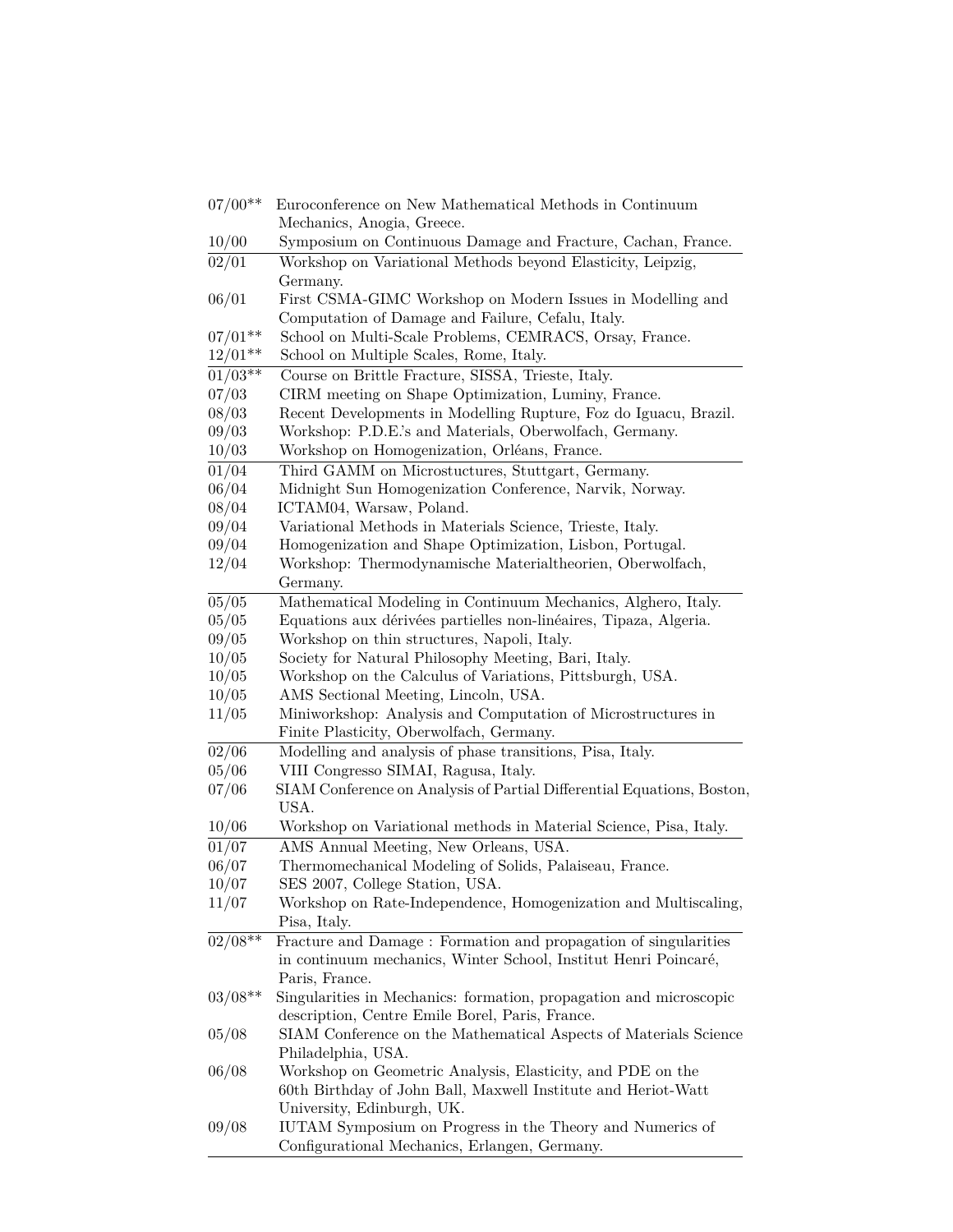| $06/09**$         | LMS-EPSRC Short Course on the Mathematics of Materials, Oxmos,                |
|-------------------|-------------------------------------------------------------------------------|
|                   | Oxford University, Oxford, UK.                                                |
| 09/09             | Homogenization and Optimal Design, Sevilla, Spain.                            |
| 12/09             | SIAM Conference on Analysis of PDE's, Miami, USA.                             |
| 01/10             | New Developments in Elasticity, the Legacy of Robert Hooke,                   |
|                   | Oxford, UK.                                                                   |
| 02/10             | Motions of Interfaces and Non Linear P.D.E.'s, Tours, France.                 |
| 05/10             | SIAM Conference on the Mathematical Aspects of Materials Science              |
|                   | Philadelphia, USA.                                                            |
| $07/10**$         | Variational Models and Methods in Solid and Fluid Mechanics,                  |
|                   | CISM, Udine, Italy.                                                           |
| $08/10**$         | Ecole Thématique 2010, GDR Chant: Enjeux de Modélisation                      |
|                   | et Analyse Liés aux Problèmes de Surfaces Rugueuses et de Défauts,            |
|                   | Wolfgang Pauli Institute, Wien, Österreich.                                   |
| 08/10             | Rate-independent systems: Modeling, Analysis, and Computations,               |
|                   | B.I.R.S. Workshop, Banff, Canada.                                             |
| 09/10             | Stability and Nonlinear Solid Mechanics, Institut Henri Poincaré,             |
|                   |                                                                               |
| $\frac{07}{11**}$ | Paris, France.                                                                |
|                   | School "Mechanics of Fractures and Second Gradient Theory",                   |
|                   | M&Mocs, La Cisterna, Italy.                                                   |
| 12/11             | Workshop: Variational Methods for Evolution, Oberwolfach,                     |
|                   | Germany.                                                                      |
| 03/12             | Workshop: Mechanics of Materials, Oberwolfach, Germany.                       |
| 06/12             | Variational Problems with Multiple Scales, Otranto, Italy.                    |
| 07/12             | Exotic Structures and Homogenization, Saint-Petersburg, Russia.               |
| 09/12             | Evolution Problems in Damage, Plasticity and Fracture, Udine, Italy.          |
| 02/13             | 12th GAMM Seminar on Microstructures, Berlin, Germany.                        |
| $04/13**$         | Evolution Problems for Fracture Mechanics, SISSA, Trieste, Italy.             |
| 05/13             | PACAM XIII, Houston, USA.                                                     |
| 06/13             | SIAM Conference on the Mathematical Aspects of Materials Science              |
|                   | Philadelphia, USA.                                                            |
| 06/13             | 15ème Rencontres Mathématiques de Rouen, Rouen, France.                       |
| 09/13             | International Conference on Nonlinear and Multiscale Partial                  |
|                   | Differential Equations: Theory, Numerics and Applications,                    |
|                   | Shanghai, China.                                                              |
| 09/13             | Evolution Problems for Material Defects: Dislocations,                        |
|                   | Plasticity, and Fracture, Trieste, Italy.                                     |
| $11/13**$         | Multi-scale and Multi-field Representations of Condensed Matter               |
|                   | Behavior, Pisa, Italy.                                                        |
| 12/13             | Workshop: Material Theory, Oberwolfach, Germany.                              |
| 06/14             | International Conference on Length Scale in Solid Mechanics:                  |
|                   | Mathematical and Physical Aspects, Paris, France.                             |
| $09/14**$         | Analyse Variationnelle et Microstructuration, 3 <sup>ème</sup> école d'été de |
|                   | mécanique, Quiberon, France.                                                  |
| 12/14             | Workshop: Variational Methods for Evolution, Oberwolfach, Germany.            |
| 01/15             | 14th GAMM Seminar on Microstructures, Regensburg, Germany.                    |
| $05/15***$        | Variational Methods for Plasticity & Dislocations, SISSA, Trieste, Italy.     |
| 05/15             | PACAM XV, Champaign, USA.                                                     |
| 12/15             | Workshop Calculus of Variations and its Applications on the                   |
|                   | 65th birthday of Luisa Mascarenhas, Caparica, Portugal.                       |
| 05/16             | Workshop New Challenges in the Calculus of Variations in honor                |
|                   | of the 60th birthday of Irene Fonseca, Montreal, Canada.                      |
|                   |                                                                               |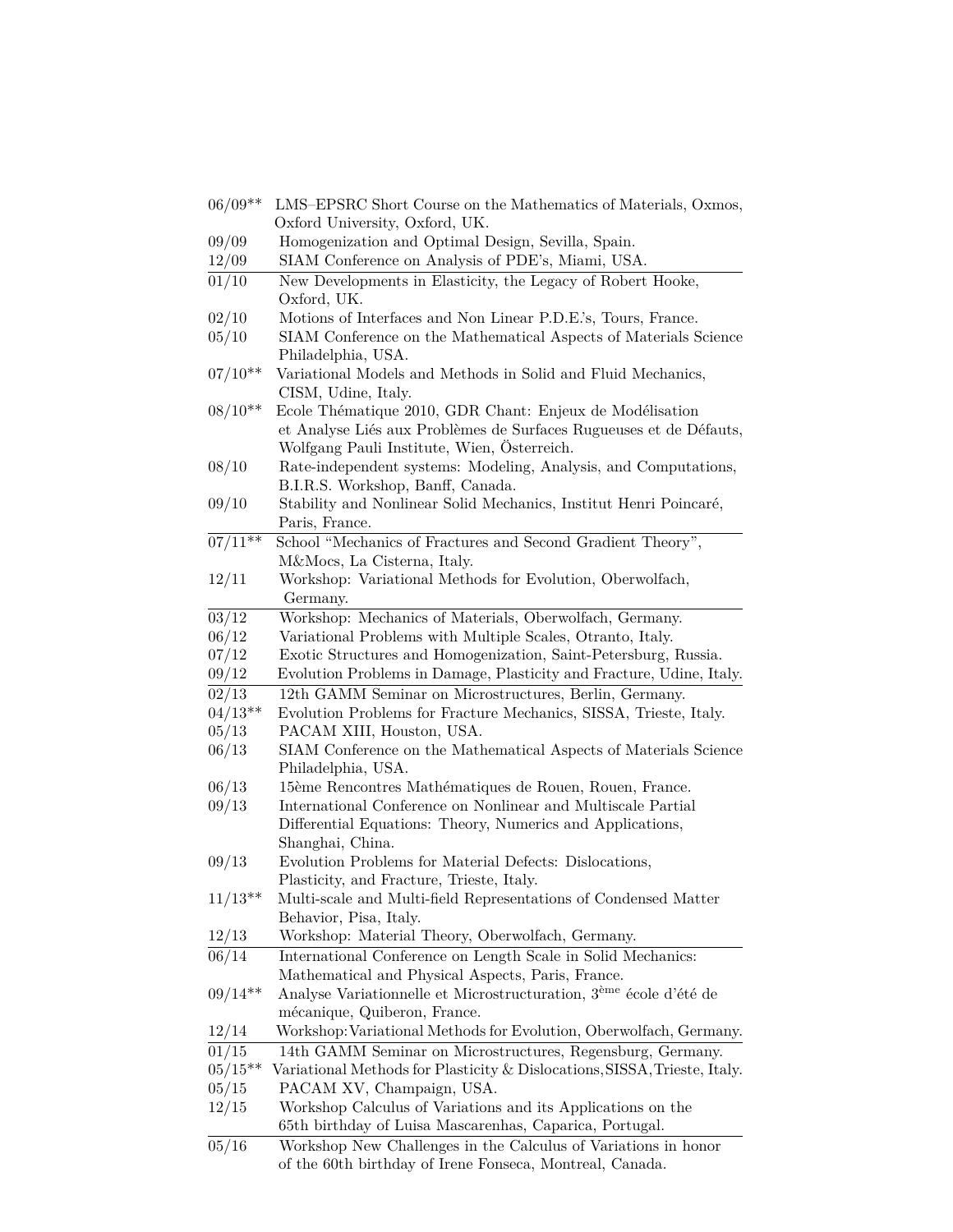| 06/16                   | Workshop Advances in the Mathematical Analysis of Material            |
|-------------------------|-----------------------------------------------------------------------|
|                         | Defects in Elastic Solids, SISSA, Trieste, Italy.                     |
| 06/16                   | Workshop Entropy methods, dissipative systems, and applications,      |
|                         | Schrödinger Institute, Vienna, Austria.                               |
| 01/17                   | 16th GAMM Seminar on Microstructures, Dortmünd, Germany.              |
| 07/17                   | Workshop on Multiscale Problems and Relaxation in Nonlinear           |
|                         | Elasticity, Dresden, Germany.                                         |
| 07/17                   | Workshop: Material Theories, Oberwolfach, Germany.                    |
| $08/17**$               | Free discontinuity problems and applications in fracture, mechanics   |
|                         | Research Summer School, Ningbo, China.                                |
| $\sqrt{02/18}$          | Workshop: Variational Methods for Inelastic Solids, Oberwolfach,      |
|                         | Germany.                                                              |
| 05/18#                  | Topics in the Calculus of Variations: Recent Advances and New         |
|                         | Trends, B.I.R.S. Workshop, Banff, Canada.                             |
| 06/18                   | Celebrating Approximate 60s, Shanghai, China.                         |
| 06/18                   | Free Boundary, Free Discontinuity Problems and Applications,          |
|                         | Ningbo, China.                                                        |
| 08/18                   | New Trends in the Variational Modeling of Failure Phenomena,          |
|                         | Shrödinger Institute Workshop, Vienna, Austria.                       |
| 11/18                   | Rencontres Franco-Tchèques de mathématiques, Lyon, France.            |
| $\frac{01}{19}$         | Joint Mathematics Meeting, AMS Special Session on Multiscale          |
|                         | Problems in the Calculus of Variations, Baltimore, USA.               |
| $03/19^{#}$             | Phase-Field Models of Fracture, B.I.R.S. Workshop, Banff, Canada.     |
| 01/20                   | Calculus of Variations and Applications, on the Occasion of Gianni    |
|                         | Dal Maso's 65th birthday, Trieste, Italy.                             |
| 03/20                   | Workshop: Mechanics of Materials, Oberwolfach, Germany.               |
| $\underline{03/20}$     | Fracture across scales, 2nd Visitors Workshop, Marloffstein, Germany. |
| $\overline{03/21}^{\#}$ | Workshop: Homogenization Theory: Periodic and Beyond,                 |
|                         | Oberwolfach, Germany.                                                 |
| $02/22$ o               | Workshop: Free Boundary Problems and Related Evolution Equations      |
|                         | E.S.I., Vienna, Austria.                                              |
| 04/22                   | Workshop: Polycrystals: Microstructure and Plasticity, ICMS,          |
|                         | Edinburgh, UK.                                                        |
| $\alpha$ / $\alpha$     | $-1$ $-0.1$ $-0.1$ $-1.1$ $-1.1$ $-1.1$ $-1.1$ $-1.1$ $-1.1$          |

05/22 Calcvar21, Carthage, Tunisia.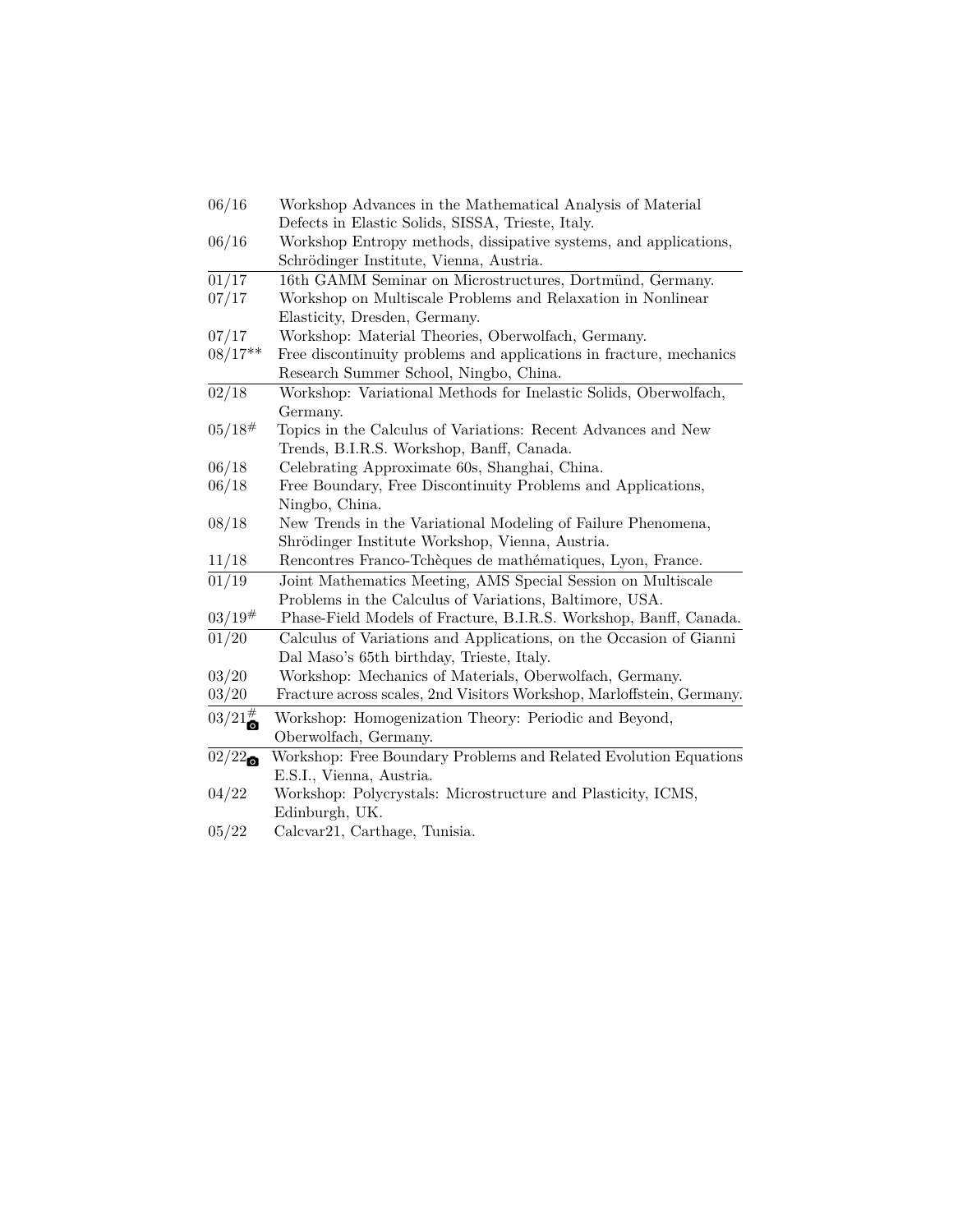# **List of Publications**

- 1. Homogénéisation et oscillations rapides en thermoélasticité linéaire, C.R.A.S. Paris(1), 295, 1982, 367–370.
- 2. Conservation laws and material momentum in thermoelasticity, *with A.G. Herrmann*, J. Appl. Mech., 104, 1982, 710-714.
- 3. Homogénéisation de milieux viscoélastiques linéaires de Kelvin-Voigt, *with D. Leguillon, P. Suquet*, C.R.A.S. Paris(1), 296, 1983, 287-290.
- 4. Thermodynamique et lois de comportement thermomécanique homogénéisées,
- *with Q.S. Nguyen, P. Suquet,* C.R.A.S. Paris(2), 296, 1983, 1007-1010. 5. Homogenization and linear thermoelasticity,
	- S.I.A.M. J. Math. Anal., 14(4), 1983, 696-708.
- 6. Homogenization and fast oscillations in linear thermoelasticity, **in:** Numerical Methods for Transient & Coupled Problems, R. Lewis, E.Hinton, P. Betess, B.Schrefler, eds.,Pineridge, Swansea,1984,382-393.
- 7. Homogenization and optimal bounds in linear elasticity, *with F. Murat*, Arch. Rat. Mech. Anal., 94(4), 1986, 307-334.
- 8. Homogenization and mechanical dissipation in thermoviscoelasticity, *with P. Suquet*, Arch. Rat. Mech. Anal. , 96(3), 1986, 265-293.
- 9. A contour integral and an energy release rate in thermoelasticity, *with A.G. Herrmann*, Int. J. Sol. Struct., 22(7), 1986, 759-766.
- 10. Asymptotic thermoelastic behavior of flat plates, *with D. Blanchard,* Quat. Appl. Math., 45(4), 1987, 645-667.
- 11. Optimal bounds for conduction in two–dimensional, multiphase, polycrystalline Media,
	- *with G.W. Milton,* J. Stat. Phys., 46, 1987, 161-177.
- 12. Asymptotic transient thermoelastic behavior, **in:** Proceedings of the IUTAM Symposium on Thermomechanical Coupling in Solids, H.D. Bui , Q.S. Nguyen, eds. ,Elsevier, Amsterdam, 1987, 291-304.
- 13. Study of a doubly non–linear heat equation with no growth assumption on the parabolic term, *with D. Blanchard*, S.I.A.M. J. Math. Anal., 19(5), 1988, 1032-1056.
- 14. Optimal bounds for conduction in two–dimensional, two phase, anisotropic media, *with F. Murat*, **in:** Proceedings of the Durham Symposium on Non-Classical Continuum Mechanics, R.J. Knops, ed., Cambridge Press,
- Cambridge, 1987,197-212. 15. Homogenization in thermoelasticity, *with S. Brahim-Otsmane, F. Murat*, **in:** Random Media and Composites, R.V. Kohn, G. W. Milton, eds. , S.I.A.M. Press, Philadelphia, 1989, 13-45.
- 16. Comportement effectif d'un mélange de matériaux élastiques isotropes ayant le même module de cisaillement, *with L. Tartar*, C.R.A.S. Paris(1), 312, 1991, 301-307.
- 17. A few fesults on a class of degenerate parabolic equations, *with D. Blanchard*, Ann. Sc. Norm. Sup. Pisa, 18(2), 1991, 213-249.
- 18. Mathematical analysis of the damage evolution in a brittle damaging continuous medium,

*with J.-J. Marigo,* **in:** Mécanique, modélisation numérique et dynamique des matériaux, Publications du L.M.A., 124, Presses du C.N.R.S., 1991, 245-276.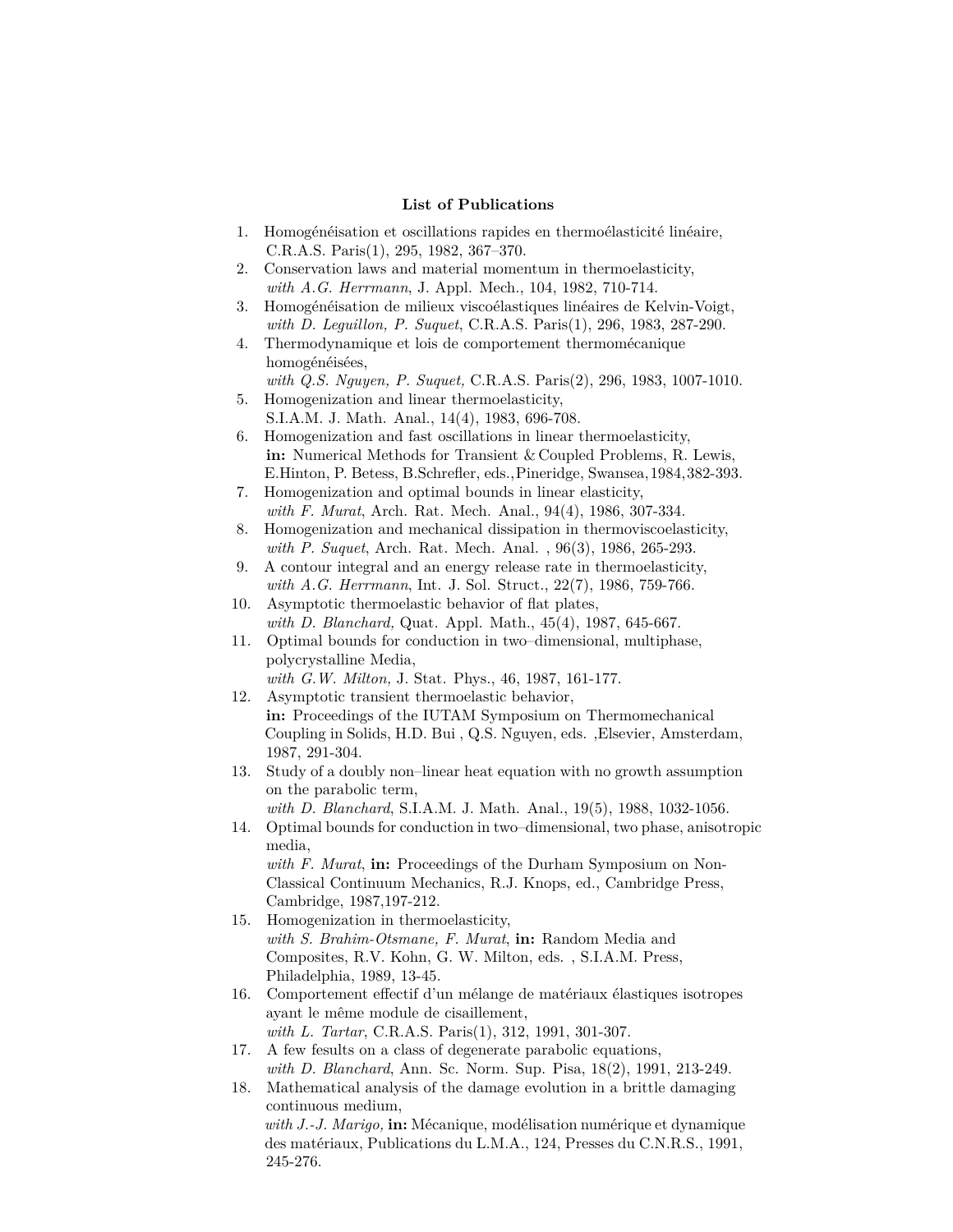- 19. Correctors for the homogenization of the wave and heat equations, *with S. Brahim-Otsmane, F. Murat*, J. Math. Pures et Appl., 71(2), 1992, 197-231.
- 20. Homogenisation of a class of fourth order equations with application to incompressible elasticity, Proc. Royal Soc. Edinburgh, 120A, 1992, 25-46.
- 21. Oscillations and energy densities in the wave equation, *with F. Murat,* Comm. Part. Dif. Eq., 17(11&12), 1992, 1785-1865.
- 22. A numerical algorithm for topology and shape optimization, *with G. Allaire*, **in:** Topology Design of Structures, M. Bendsoe, C. Mota Soares, eds., Kluwer, Dordrecht, 1993, 239-248.
- 23. Stable damage evolution in a brittle continuous medium, *with J.-J. Marigo*, Eur. J. Mech. A/Solids, 12(2), 1993, 149-189.
- 24. Combined effects of homogenization and singular perturbations in elasticity, *with S. Muller*, J. reine angew. Math., 454, 1994, 1-35 (featured AMS review).
- 25. Sets of conductivity and elasticity tensors stable under lamination, *with G.W. Milton*, Comm. Pure Appl. Math., 47, 1994, 1-23.
- 26. Relaxation in BV versus quasiconvexification in  $W^{1,p}$ ; a model for the interaction between fracture and damage, *with I. Fonseca*, Calc. Variations and PDE, 3(4), 1995, 407-446.
- 27. Fourth order moments of a nonnegative measure on  $S<sup>2</sup>$  and applications, *with F. Murat, L. Tartar*, Arch. Rat. Mech. Anal., 131, 1995, 305-333.
- 28. A topological approach to shape optimization, *with G. Allaire, A. Bonnetier, F. Jouve*, Z. fur Ang. Math. & Mechanik, 76(S3), 1996, 255-258.
- 29. Shape optimization by the homogenization method, *with G. Allaire, A. Bonnetier, F. Jouve*, Numer. Math., 76, 1997, 27-68 (featured AMS review).
- 30. Existence of Minimizers for Non-Quasiconvex Functionals Arising in Optimal Design,
- *with G. Allaire*, Ann. I.H.P., Anal. Nonlin., 15(3), 1998, 301- 339. 31. Cracks in fracture mechanics: A time-indexed family of energy

minimizers, *with J.-J. Marigo*, **in:** IUTAM Symposium on Variation of Domains and Free-Boundariy Problems in Solid Mechanics, P. Argoul, M. Fré mond, Q.S. Nguyen, eds., Solid Mechanics and its Applications, Vol.66, Kluwer, Dordrecht, 1999, 197-203.

- 32. Revisiting brittle fracture as an energy minimization problem, *with J.-J. Marigo*, J. Mech. Phys. Solids, 46(2), 1998, 1319-1342.
- 33. 3d-2d asymptotic analysis of an optimal design problem for a thin film, *with I. Fonseca*, J. reine angew. Math., 505, 1998, 173- 202.
- 34. Une approche variationnelle de la mécanique du défaut, *with J.-J. Marigo*, ESAIM: Proc., 6, 1998, 57-74 (www.emath.fr/proc/Vol.6/).
- 35. Numerical experiments in revisited brittle fracture, *with B. Bourdin, J.-J. Marigo*, J. Mech. Phys. Sol., 48(4), 2000,797-826.
- 36. 3D- 2D asymptotic analysis for inhomogeneous thin films, *with A. Braides, I. Fonseca*, Indiana U. Maths. J., 49(4), 2000, 1367-1404.
- 37. Duality relations for nonlinear incompressible 2-dimensional elasticity, *with P. Suquet*, Proc. Royal Soc. Edinburgh, 131A, 2001, 351-369.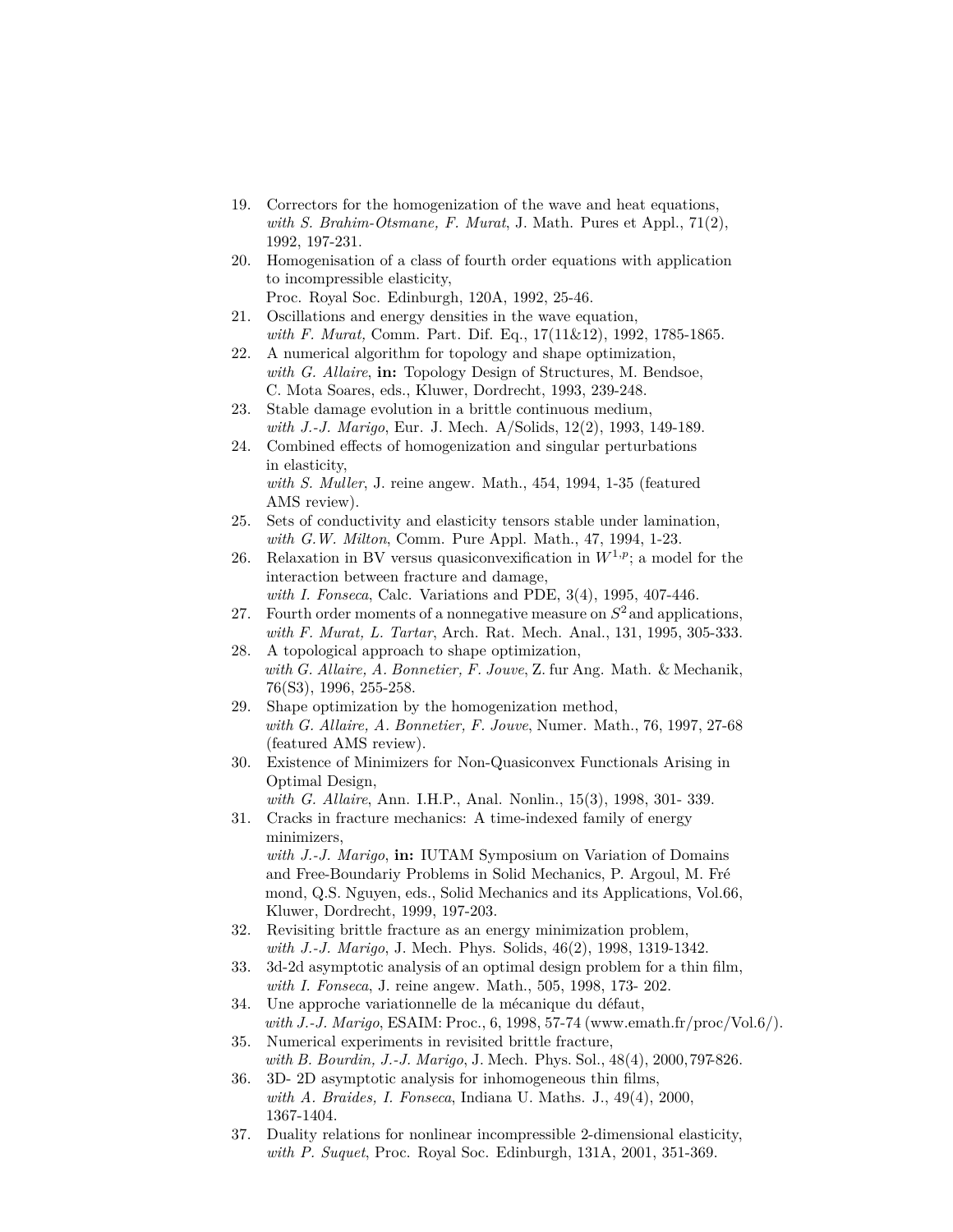- 38. On the inadequacy of the scaling of linear elasticity for 3d-2d asymptotics in a nonlinear setting, *with I. Fonseca*, J. Math. Pures et Appl., 80(5), 2001, 547-562.
- 39. An asymptotic study of the debonding of thin films, *with K. Bhattacharya, I. Fonseca*, Arch. Rat. Mech. Anal., 161, 2002, 205-229.
- 40. Monotone operators in divergence form with x-dependent multivalued graphs,

*with F. Murat, L. Tartar,* Boll. Un. Mat. Ital., 7B, 2004, 23-59.

- 41. The wave equation on a thin domain: energy density and observability. *with P. Gérard,* J. Hyp. Diff. Eq., 1(2), 2004, 351-366.
- 42. On conservation laws and necessary conditions in the calculus of variations, *with J. Sivaloganathan,* Proc. Royal Soc. Edinburgh, 132A, 2002, 1361-1371.
- 43. Vers une théorie énergétique de la rupture fragile, *with J.-J. Marigo,* C.R. Mécanique, 330, 2002, 225-233.
- 44. Revisiting brittle fracture as an energy minimization problem: Comparison of Griffith and Barenblatt surface energy models, *with M. Charlotte, J.-J. Marigo, L. Truskinovsky*, **in:** Continuous Damage and Fracture, A. Benallal, Ed., The Data Science Library, Elsevier, Paris, 2000, 7-12.
- 45. Existence and convergence for quasistatic evolution in brittle fracture, *with C.J. Larsen,* Comm. Pure Appl. Maths, 56, 2003, 1465-1500.
- 46. Bounds on the effective behaviour of a square conducting lattice, *with A. Braides,* Proc. Royal Soc. London A, 460(2046), 2004, 1755-1769.
- 47. Quasistatic crack growth in non-linear elasticity, *with G. Dal Maso, R. Toader,* Arch. Rat. Mech. Anal., 176, 2005, 165-225.
- 48. Spatial heterogeneity in 3D-2D dimensional reduction, *with J.F. Babadjian ,* ESAIM: COCV, 11(1), 2005, 139-160.
- 49. Quasistatic evolution in brittle fracture : the case of bounded solutions, *with G. Dal Maso, R. Toader,* **in :** Calculus of Variations. Topics from the Mathematical Heritage of Ennio De Giorgi, D. Pallara, Ed., Quaderni di Matematica 14, Aracne, Roma, 2005, 245-266.
- 50. Griffith theory of brittle fracture revisited : merits and drawbacks, *with J.-J. Marigo,* Latin Amer. J. Solids Struct., 2, 2005, 57-64.
- 51. An introduction to H–measures and their applications, **in :** Variational Problems in Materials Science, G. Dal Maso, A. DeSimone, F. Tomarelli, Eds., Progress in Nonlinear Differential Equations and Their Applications 68, Birkhäuser Verlag, Basel, 2006, 85-110.
- 52. Quasistatic brittle fracture seen as an energy minimizing movement, GAMM-Mitteilungen, 29(2), 2006, 172-191.
- 53. Existence results for a class of rate-independent material models with nonconvex elastic energies,
	- *with A. Mielke,* J. reine angew. Math., 595, 2006, 55-91.
- 54. A variational view of partial brittle damage evolution, *with A. Garroni*, Arch. Rat. Mech. Anal., 182, 2006, 125-152.
- 55. Thin elastic films : the impact of higher order perturbations, *with I. Fonseca, G. Leoni*, Quarterly Applied Maths., LXV,1, 2007, 69-98 + erratum, Quarterly Applied Maths., LXVI(4), 2008, 781-799.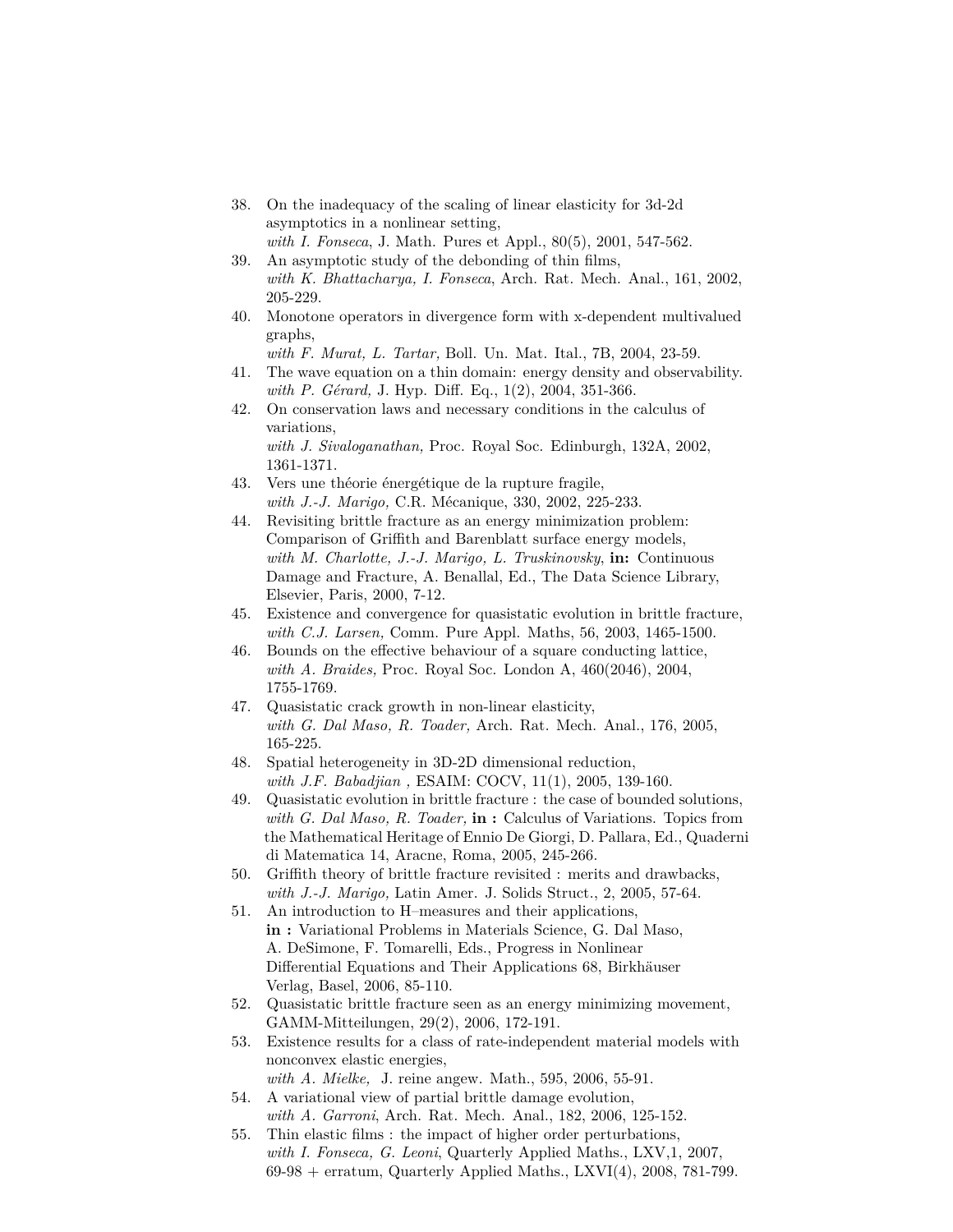- 56. The variational approach to fracture, *with B. Bourdin, J.-J. Marigo*, J. Elasticity, 91(1-3), 2008, 1-148 (also appeared as a Springer book: ISBN: 978-1-4020-6394-7).
- 57. Critical Points of Ambrosio-Tortorelli converge to critical points of Mumford-Shah in the one-dimensional Dirichlet case, *with N. Le, S. Serfaty*, ESAIM: COCV, 15(3), 2009, 576-598.
- 58. The proofs of the optimal bounds for mixtures of two anisotropic conducting materials in two dimensions, *with F. Murat*, Mech. Materials, 41, 2009, 448-455.
- 59. Homogenization of monotone operators in divergence form with  $x$ -dependent multivalued graphs, *with F. Murat, L. Tartar*, Ann. Mat. Pura Appl., 188(4), 2009, 631-652.
- 60. Revisiting energy release rates in brittle fracture, *with A. Chambolle, J.-J. Marigo*, J. NonLinear Sci., 20(4), 2010, 395-424.
- 61. When and how do cracks propagate?, *with A. Chambolle, J.-J. Marigo*, J. Mech. Phys. Solids, 56, 2009, 1614-1622.
- 62. Quasistatic evolution in non-associative plasticity The cap model, *with J.-F.. Babadjian, M.G. Mora*, SIAM J. Math. Anal., 44, 2012, 245-292.
- 63. Small strain heterogeneous elasto-plasticity revisited, *with A. Giacomini*, Comm. Pure Appl. Maths., 65(9), 2012, 1185-1241.
- 64. Fracture, *with B. Bourdin*, **in :** Variational Models and Methods in Solid and Fluid Mechanics, F. dell'Isola and S. Gavrilyuk, Eds., CISM, Springer, 2014, 107-161.
- 65. Un résumé de la théorie variationnelle de la rupture, Séminaire Laurent Schwartz – EDP et applications, Exp. XXII, 2011-2012, 11p., 2013.
- 66. On the Fleck & Willis homogenization procedure in strain gradient plasticity, *with A. Giacomini, A. Musesti*, Discrete Contin. Dyn. Syst., S., 6(1),
- 2013, 43-62. 67. On periodic homogenization in perfect elasto-plasticity, *with A. Giacomini*, J. Eur. Math. Soc., 16(3), 2014, 409-461.
- 68. Quasistatic evolution for the Armstrong-Frederick hardening-plasticity model,
- *with U. Stefanelli*, Appl. Maths. Res. Exp., 2, 2013, 297-344. 69. A critical revisiting of finite elasto-plasticity,
	- *with E. Davoli*, SIAM J. Math. Anal. 47(1), 2015, 526-565.
- 70. Loss of Ellipticity through homogenization in linear elasticity, *with M. Briane*, Math. Mod. Meth. Appl. Sciences, 25(5), 2015, 905-928.
- 71. The role of a vanishing interfacial layer in perfect elasto-plasticity, *with A. Giacomini*, Chin. Ann. Math., 36B(5), 2015, 813-828.
- 72. The taming of plastic slips in Von Mises elasto-plasticity, *with A. Giacomini, J.-J. Marigo*, Int. and Free Bdaries, 17(4), 2015, 497-516.
- 73. A case study for uniqueness of elasto-plastic evolutions: bi-axial test, *with A. Giacomini, J.-J. Marigo*, J. Math. Pures Appl., 105, 2016, 198-227.